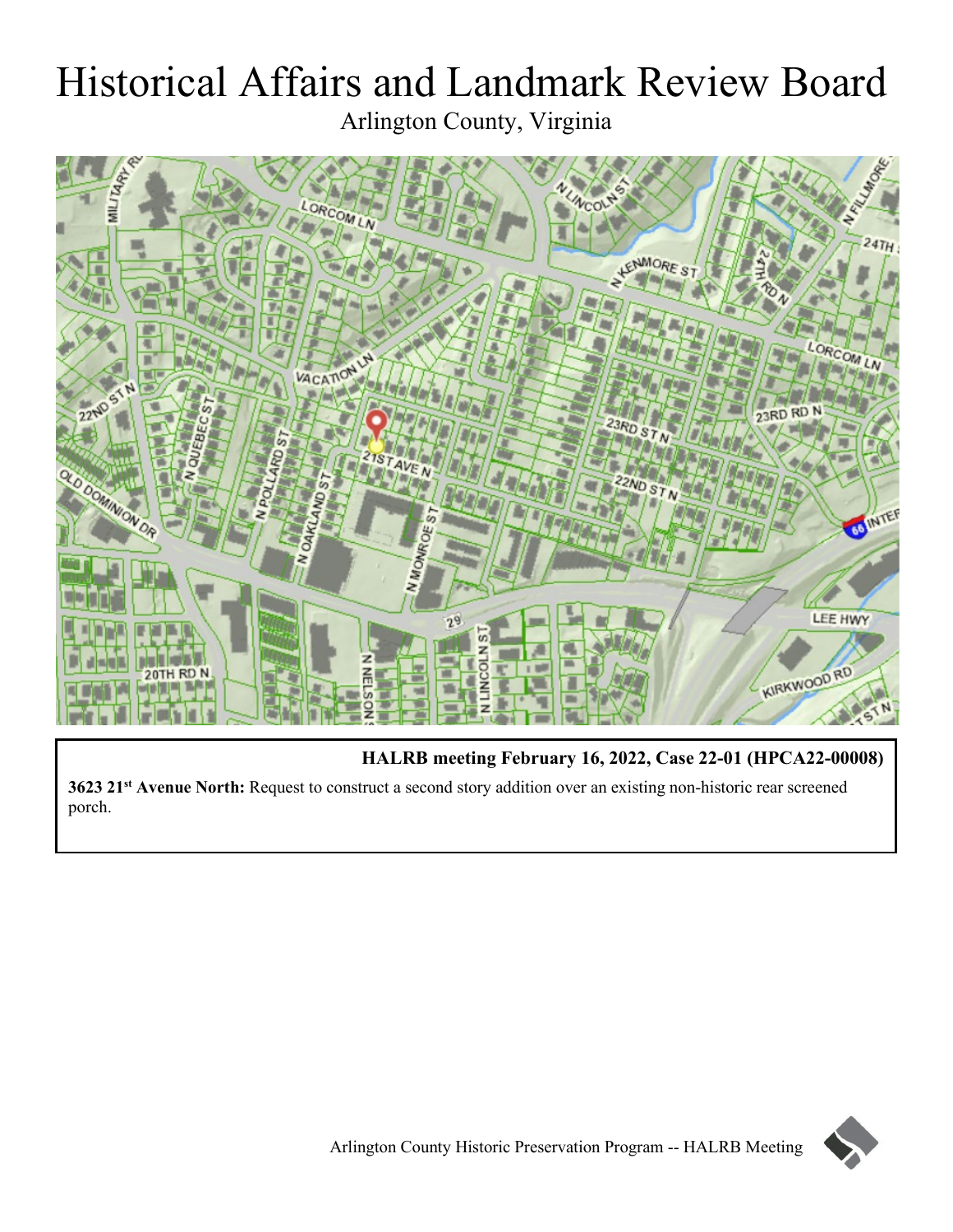

HISTORICAL AFFAIRS AND LANDMARK REVIEW BOARD ARLINGTON COUNTY, VIRGINIA

## **CERTIFICATE OF APPROPRIATENESS STAFF REPORT**

| TO:             | Historical Affairs and Landmark Review Board (HALRB)                           |
|-----------------|--------------------------------------------------------------------------------|
| <b>FROM:</b>    | Serena Bolliger, Historic Preservation Planner                                 |
| DATE:           | February 10, 2022                                                              |
| <b>SUBJECT:</b> | CoA 22-01, 3623 21 <sup>st</sup> Avenue North, Maywood Local Historic District |

#### **Background Information**

The property at 3623 21st Avenue North was described in the 2003 *Maywood National Register Nomination Form* as follows:

"The three-bav wood-frame dwelling rests on a solid brick foundation. It is clad in asbestos shingles and has a side-gable roof sheathed in asphalt shingles. It has a one-story, one-bay, woodframe front porch on square posts and one-over-one vinyl-sash windows. Window and door surrounds are unmitered with a projecting sill. Other notable features include aluminum siding on the cornice and window and door surrounds, wide, overhanging eaves, a diamond-shaped vent in the front gable peak, and a large addition onto the rear."

The original house underwent a major alteration after the February 2004 HALRB approval of CoA 03-29 for a new second level on the house, a new front facade design, and a new rear enclosed porch.

#### **Proposal**

The applicant would like to add an enclosed bedroom over the screened porch in the existing 2004 rear addition. On the first level, the project would reuse the existing screened porch structure. The screens would be repaired and the lowest screen pane would be replaced with a solid panel and Azek trim. The existing approach steps to the porch would be replaced with new wood stairs and handrail and the applicant would install a new sliding door to the house inside the porch. Also on the main house, halfround gutters and downspouts would be installed.

To build the new addition, the existing railing and roof deck on the second story would need to be demolished and the eave brackets removed. Two one-over-one sash windows in the existing rear (north) of the house would be removed and relocated to the west side of the house, one on each level of the previous addition and adjacent to other 2004-era one-over-one sash windows. In the west façade of the new second story addition, two 2'8"x5'4" four-lite casement windows are proposed above smooth fiber cement panels. One new basement window also would be added, and an existing basement level window would be enlarged and converted from a sliding to an awning window.

In the north façade, the applicant plans to reuse the existing gable window, add three window openings with six sashes (comprised of three 2'8"x5'4" four-lite windows over three two-lite 3'x2' panes), a